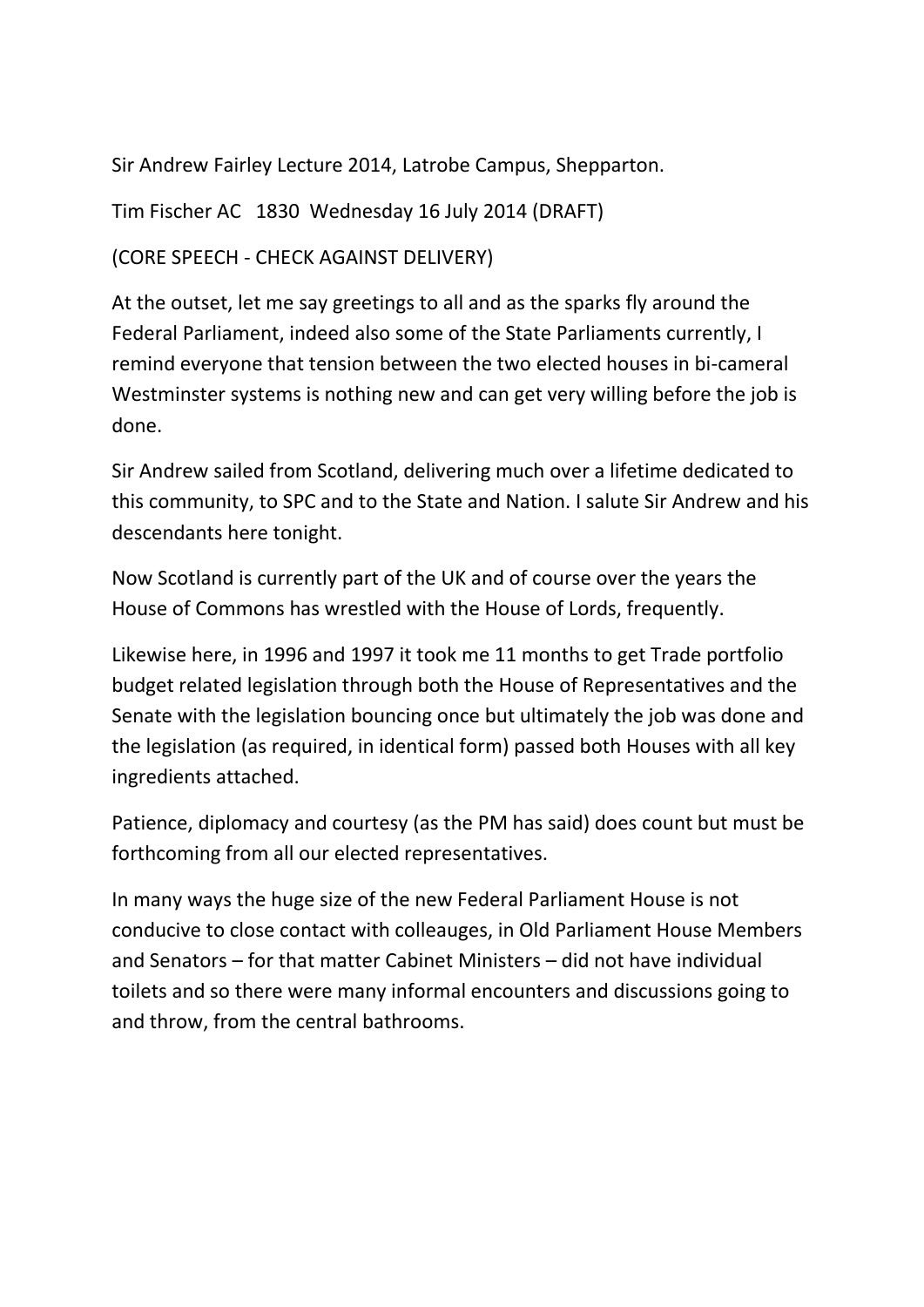If all else fails perhaps the Parliamentary plumber should cut off all individual toilets, OK only joking but I recall advice I received when I arrived in Rome as Ambassador to the Holy See, from a long serving Ambassador. Diplomacy can be boiled down to just four words: Protocol, Vitriol, Alcohol and after a long day of networking for country, Panadol !

Let me say, community connectivity, cohesion and progress depends on many factors but also in my view, four overarching dimensions that are both essential and noble. Decades of studying why communities click, why some do better than others, if you like which cities and towns do well despite location advantage or disadvantage, have led me to the following erstwhile conclusions.

### UNITY OF PURPOSE

Firstly and very simply there is a need for "Unity of Purpose" as bitterly divided, little progress is made and generally speaking enormous extra costs are incurred. There will always be healthy debate about particular Council or Local Government / State Government and Federal Government proposals but for regional cities and towns in particular, division can be bitter and costly.

Newcastle is an example of a major centre that has lost years wrestling with a key transport and town planning issue, it cannot work through to the obvious solution to opening up their waterfront by revamping the classic heavy duty rail link and main station.

Narrandera sits astride the "National Crossroads", 1 kilometre of combined carriageway that carries both the Sturt Highway (Sydney – Adelaide) and the Newell Highway (Melbourne – Brisbane) but despite urgings, there is not one flag pole and until recently little beautification of what could be a goldmine.

For years Narrandera was divided by a huge debate over a Town Library project, bitterly divided at the time and so lost momentum and unity of purpose but it has turned the corner.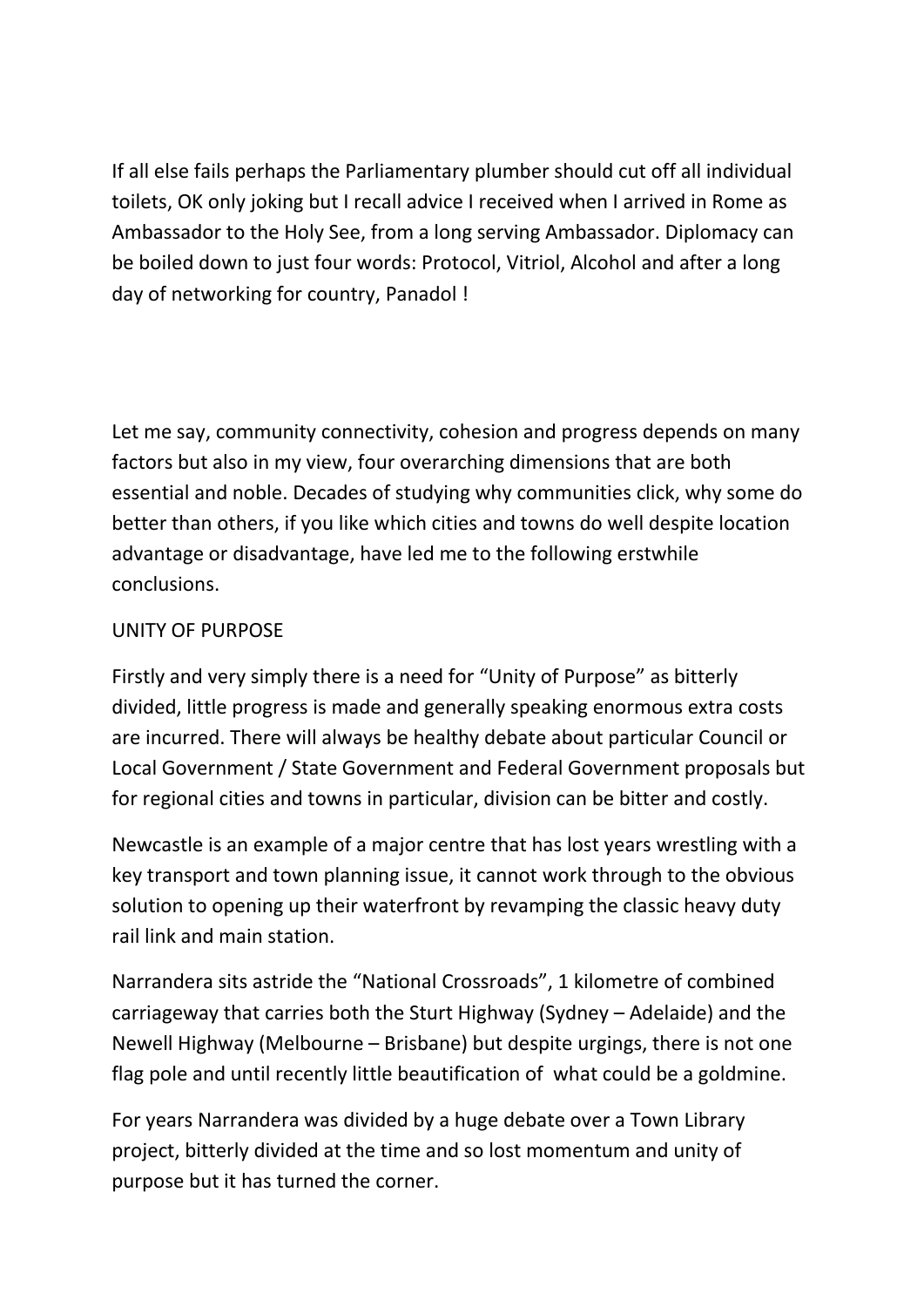Conversely Holbrook on the Hume Highway has handled a tricky bypass issue well, plus injected some life into the main streetscape with everyone supporting the Holbrook Submarine project and this month it is coloured yellow not to salute Brazil but to honour the Beatles visit 50 years ago to Australia.

At another level, Paris and Rome have absolute unity of purpose on a key ingredient that helps build a creative difference, a strict building height code that has near total unified support. In Paris all skyscrapers are grouped near La Défense, central old Paris remains with a defining character helped by building height limitation with one notable exception, the Tower Montparnesse.

Likewise Rome, the skyscrapers are grouped down at Eur and nothing can be built higher than the Quirinale and St Peter's Basilica in central Rome. This sets up some superb vistas. I might add big changes can come late, it is less than 80 years ago that the defining Via Della Conciliazone was bulldozed through by Mussolini, from the Tiber River straight up to St Peter's Square.

### GOOD LEADERSHIP

The second dimension is a logical extension to the first dimension and is necessary at more than one level in the matrix of our economy and society today, be it the eighteen large cities of 100,000 and more as well as key places like Shepparton.

Take Tom O'Toole, the Beechworth Baker. He arrived in Beechworth when the town was known as the place for the bad, mad and sad. On a Sunday morning there might be one or two cars in the main street where drunks the night before had left them. Today people drive from Melbourne for brunch at Beechworth, one motivational dynamo, Tom the town baker, has lifted the whole town.

Good leadership can come in many forms and at various levels, EG the interesting and colourful Mayor of Geelong, Darryn Lyons dominating the landscape and even ABC TV Q and A, he is starting to make a difference.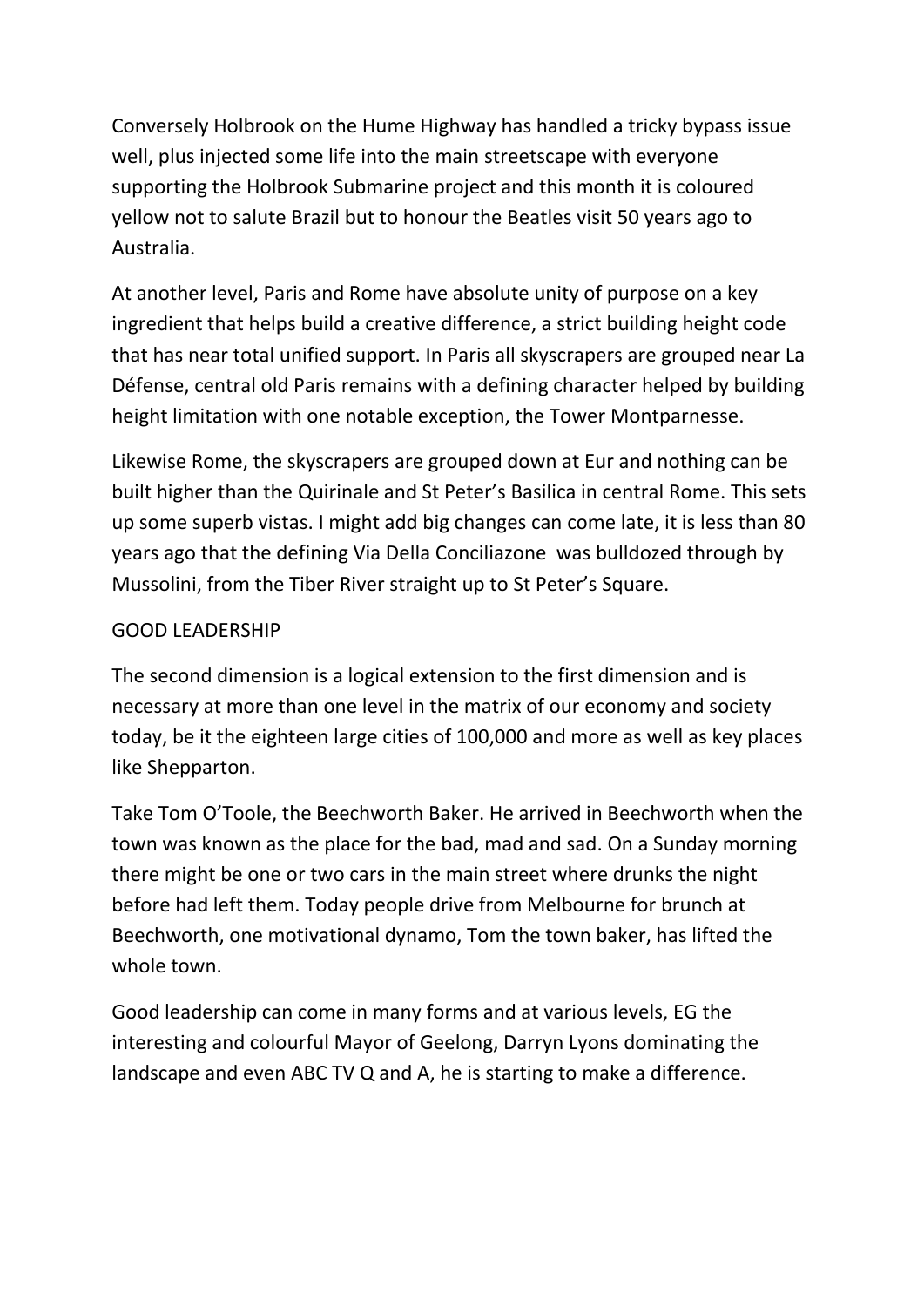The handful who unanimously selected the design of the new Australian Parliament showed both leadership and unity of purpose and sometimes there has to be guided democracy, otherwise we might not have the Sydney Opera House today but a Stalinesque block building at Bennelong Point.

# LATERAL THINKING

Thirdly, good ideas can make a huge difference, Europeans were always good at creating squares and plazas or piazzas for community gathering, in some ways the mass motor vehicle has been the death knell of the community using community gathering points.

This is so, be it the Spanish Steps in Rome or the Swanston Street mall in Melbourne when Elizabeth Street between Collins and the clock tower on Flinders Street would have made a much better mall.

The tiny Victorian town of Clunes with its huge annual first weekend in May "Book Festival" is a good example of lateral thinking, likewise the "Tour Downunder" in SA in January and the terrific ceramic collection at the Shepparton Arts Museum.

On a larger strategic scale, Hugh Morgan and Sir Arvi Parbo put together a project involving natural gas from Balera in the south, sulphuric acid byproduct from Mt Isa and phosphate from Duchess to produce 1 million tonnes of quality fertilizer in northern Queensland. It is then sent by rail to the Port of Townsville: it took years but it is a great case of lateral holistic unified thinking.

Our nationwide rail network was strategic thinking of a different ugly kind, we invented 22 different rail gauges in this country, more than any other country in the world. We have at least four different gauges still in use more than 1000 kms today and the best efforts and plans of W C Wentworth MP still await implementation.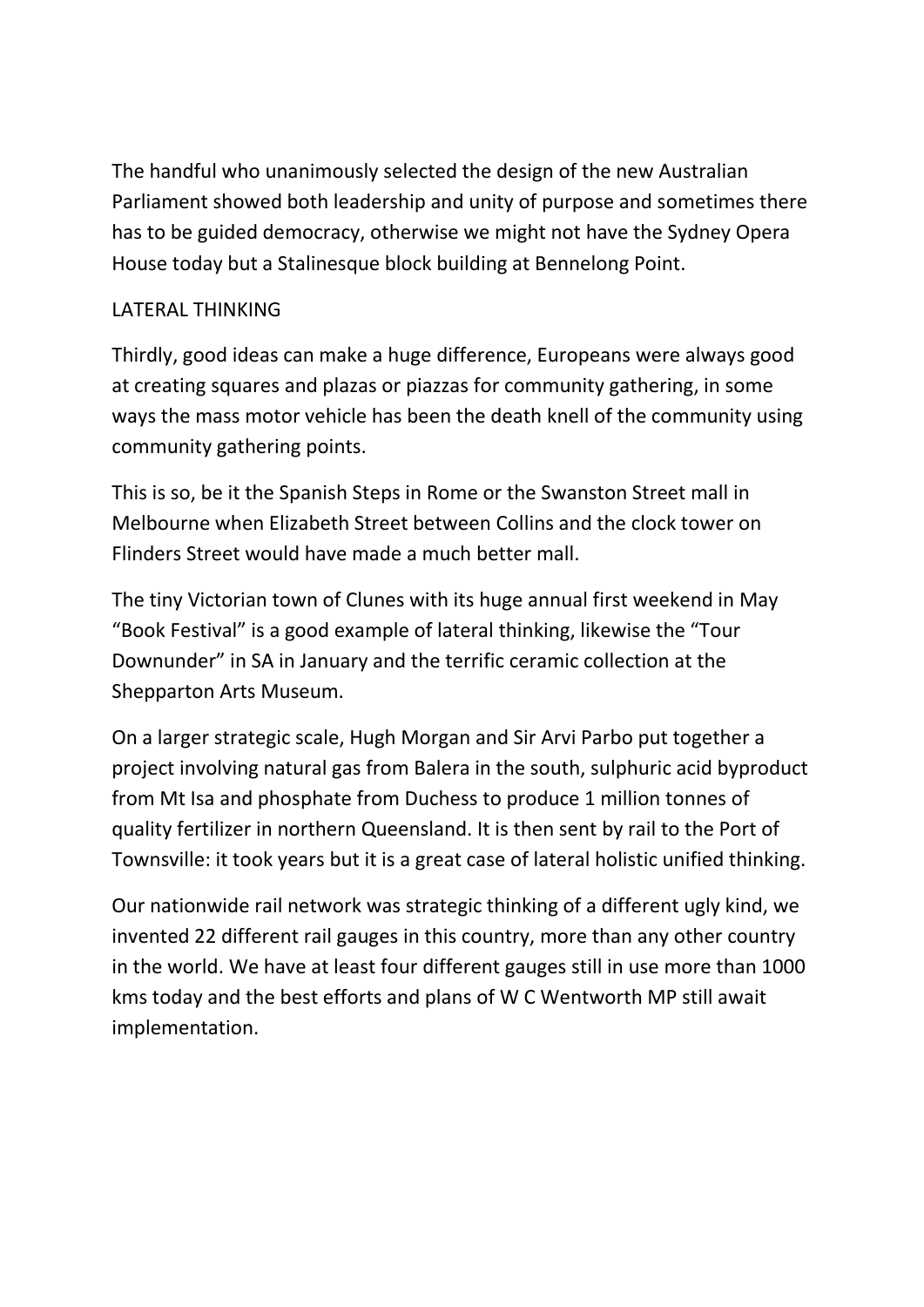# HOLISTIC PLANNING AND DESIGN

My final overall dimension is the combination of much that has gone before, in the best traditions of that creative engineer, lawyer, businessman and General of the AIF – John Monash – the need for a holistic approach especially with planning and design.

Broadly Canberra is an improving dynamic example of a holistic town plan approach with the great work of Walter Burley Griffin, the mistakes generally involved departures from his blueprint. There have been a few, dare I say, enough to make him turn in his grave in Lucknow in India.

My last step out example embracing all four dimensions relates to Longreach in drought stricken Central Queensland. A few years ago a determined Mayor Joan Maloney, twisted the arm of Geoff Dixon at Qantas and obtained a jumbo jet coming out of service. She then extended the main runway at the airport just long enough for the jumbo jet to land but not long enough for it to take off ever again, in case Qantas changed their mind.

Today the Qantas Founder's Museum is anchored by a Jumbo and 707, across the road from the airport is the Stockman's Hall of fame and this small town does well against raging drought, boom and bust cycles of sheep and cattle plus some mining and the base regional service town role.

## **CONNECTIVITY**

In all of this, there is the luck of the draw re essentials such as water resources and key infrastructure, as much today as a reliable fast internet highway as well as a quality road and highway plus air and rail links.

Over the decades Australia (as Mark Twain remarked when here in 1895) has stuffed up rail as mode of transport. Field Marshal Herbert Horatio Kitchener wrote in 1910 that Australian railways are designed to help an enemy invade rather than a nation defend.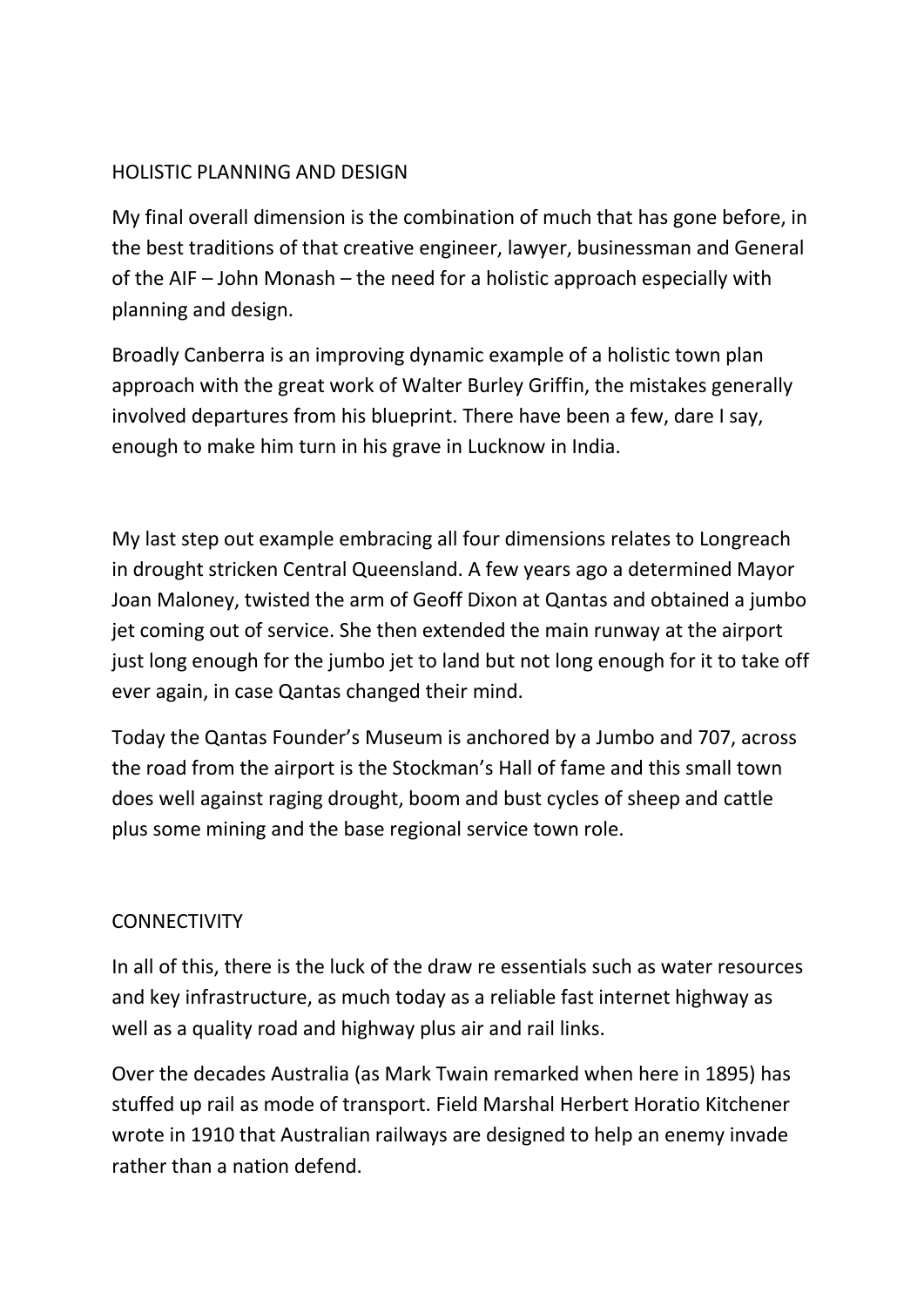On freight we are getting it together, the world's newest transcontinental Adelaide Darwin has increased freight more than five times in the first ten years of operation, the big Pilbara iron ore railways are world's best practise and intermodal hubs are taking off EG Parkes in central NSW.

Commuter and regional / long distance passenger remain substandard, often tied to classic sub optimal hub and spoke layouts in our big capital cities. High Speed Rail remains a distant dream yet Shinkansen celebrates 50 successful years in October.

HSR is not rocket science and can operate best on Stephenson standard gauge 4' 8 1/2" or 1435 mm. Spain and others have switched from Iberian broad gauge to Stephenson standard for their AVE HSR system.

In my mind there is no doubt HSR can be developed in a sustainable way on the key corridor Southern Cross, Tullamarine, Shepparton East, Albury Hub, Wagga Wagga Airport East, Canberra thence Glenfield and Sydney Central. Later it can and indeed must be developed to Newcastle and onto Brisbane, indeed Newcastle Sydney Canberra might yet be considered to be the best first and second stage.

There have been enough reports and initial assessments to now allow Governments to move to the next stage, a call for expressions of interest and for this to be fully opened up to the international syndicates that are hovering.

In all of this, it should be remembered a steel wheel on a steel rail has one seventh of the friction of a rubber tyred wheel on a bitumen surface. HSR has a much lower footprint than air eg Sydney Melbourne, one of the biggest city pairs in the world.

European experience has shown once you drop below 3 hours HSR can deliver, Sydney Melbourne could be 2 hours 55 minutes running at typical TGV or Shinkansen speeds, depending on the engineering out of Sydney Central and how far the swerve is taken into Canberra and towards Shepparton.

The latest proposal involves a two minute plus swerve to a new hub station just east of Shepparton and it appears to stack up.